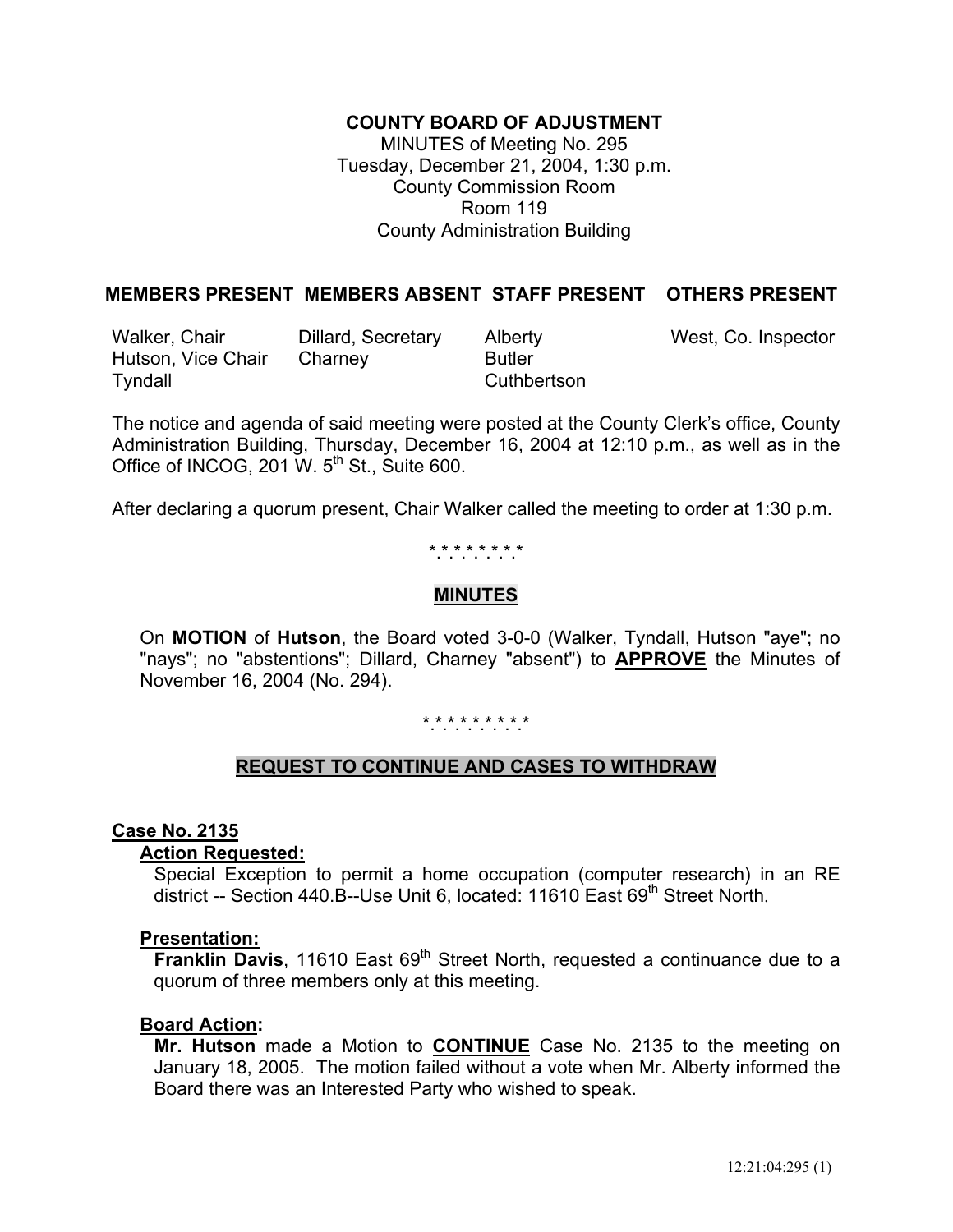## **Interested Parties:**

A woman (name unknown), stated there were several interested parties and this was the second time some of them took off work for this case. She asked if they could speak.

## **Comments and Questions:**

 Mr. Alberty suggested that the Board consider if this case qualifies as a home occupation, based on things that were brought before the Board last month.

 Mr. Walker stated they understood Mr. Davis was asking to have a home occupation. He added that one of the requirements is there be no outside employees. He asked Mr. Davis if he had employees, which Mr. Davis replied in the affirmative. He added that he did not know about that requirement and he has been running this business at this location for five years. He stated that if he didn't know any of these neighbors and they didn't know what his business was they would not know he was running a business there. He indicated that it was not a detriment to the neighborhood. Mr. Walker informed him that the Board could not approve the application for a home occupation with outside employees.

 Mr. Davis stated he wanted to withdraw his application, regarding the following described property:

 W165 NW SE NW SW LESS N25 FOR RD SEC 32 21 14 1.15AC JONESVILLE, Tulsa County, State of Oklahoma

# **\*.\*.\*.\*.\*.\*.\*.\*.\***

# **UNFINISHED BUSINESS**

### **Case No. 2132**

#### **Action Requested:**

 Special Exception of requirement that oil and gas wells and related storage tanks be located 200 feet or more from any residence -- Section1224.a.3 -- Use Unit 1224a, located: Northwest Corner West Brady Street and North 53<sup>rd</sup> West Avenue.

#### **Presentation:**

**Stephan Lee**, 25012 West 49<sup>th</sup> Street, stated the Fire Marshall requires a 100' distance to any structure. He submitted a copy of the fire code per the Board's request (Exhibit A-1). They proposed to build homes on the subject property.

#### **Comments and Questions:**

 Mr. Hutson noted that the Zoning Code requires a 200' distance from an oil/gas well to residential structures. Mr. West confirmed the 200' required distance. Mr. Lee pointed out on the aerial map where the well is located and where they want to build. Mr. Walker asked the size of the proposed lots. Mr. Lee replied that they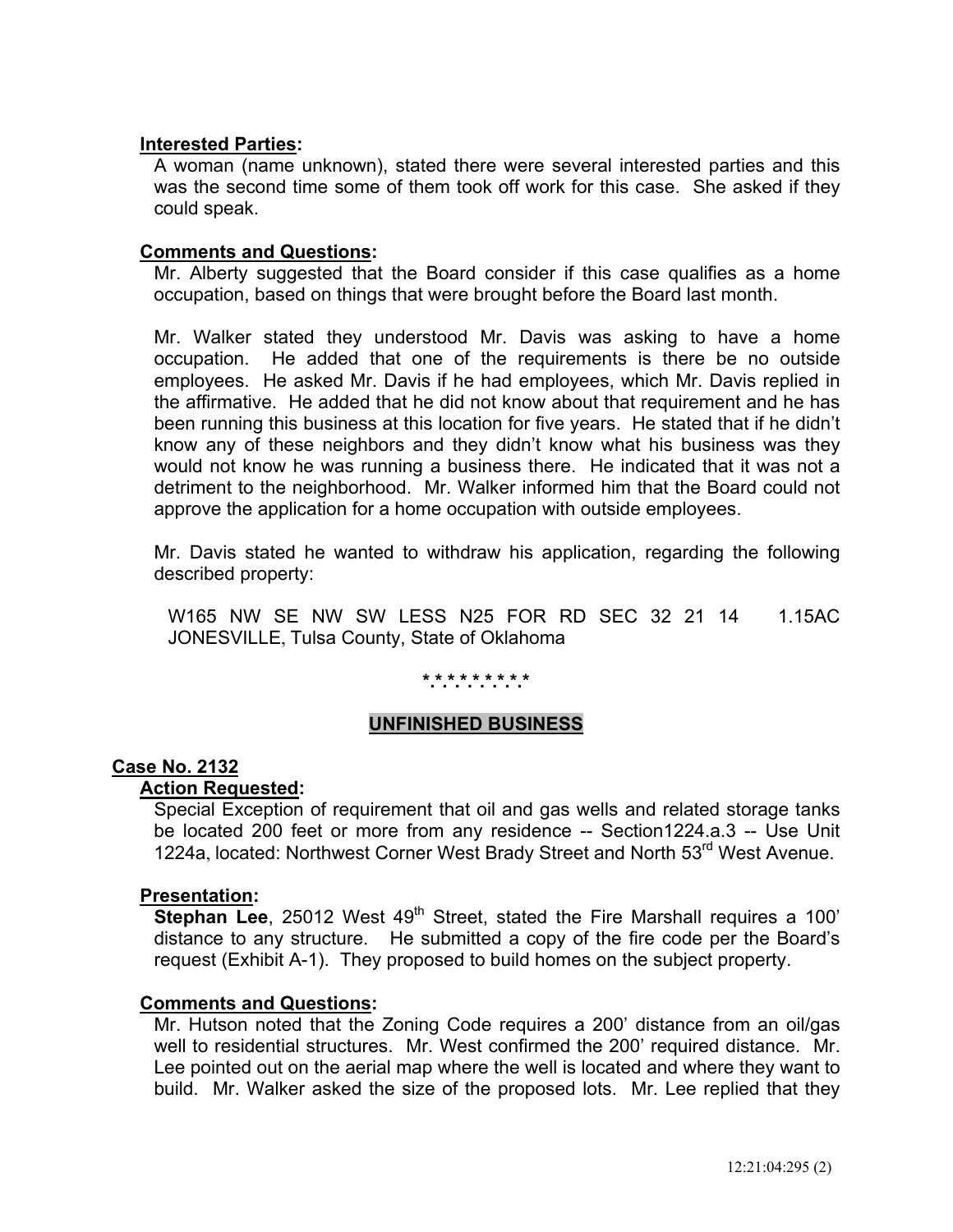were not sure yet, it was still in the planning. Mr. Hutson noted the property is in AG-zoning. Mr. Hutson and Mr. Walker pointed out some possibilities for developing the property, considering platting, zoning change, roads, and size of lots. Mr. Alberty commented the distance was established for two reasons: safety and access for oil rig equipment.

### **Interested Parties:**

There were no interested parties present who wished to speak.

### **Board Action:**

On **MOTION** of **Hutson**, the Board voted 3-0-0 (Walker, Tyndall, Hutson "aye"; no "nays"; no "abstentions"; Dillard, Charney "absent") to **DENY** a **Special Exception** of requirement that oil and gas wells and related storage tanks be located 200 feet or more from any residence -- Section1224.a.3 -- Use Unit 1224a, finding the request for a 100' distance without any proposals for safety issues was too extreme, on the following described property:

PRT SW NE BEG SECR N/2 SW NE TH W284 N383.45 E284S383.45 POB LESS TR BEG 383.45N SECR N/2 SW NE THW284 S119 NE90 NELY225.46 N30 POB & LESS PRT BEG SECR N/2 SW NE TH N95 W20 CRV LF 117.95 CRV RT TO PT E TO POB SEC 5 19 12 1.97ACS, Tulsa County, State of Oklahoma

**\*.\*.\*.\*.\*.\*.\*.\*.\*** 

### **Case No. 2138**

#### **Action Requested:**

 Special Exception to permit a mobile home in the AG-R district; Variance to allow mobile home permanently. SECTION 310. PRINCIPAL USES PERMITTED IN THE AGRICULTURE DISTRICT – Use Unit 9, 25609 W.  $49<sup>th</sup>$  St. S.

### **Presentation:**

 **Mary Goodman**, stated she purchased the one and one-quarter acre property. She stated there was a mobile home on the property previously but without a building permit. Ms. Goodman added this is a new 16' x 80' mobile home.

#### **Comments and Questions:**

 Mr. Walker stated the property is zoned AG-R, and if it was zoned AG she could do this by right. Mr. Hutson asked for the hardship to the variance.

#### **Interested Parties:**

**Jim French, 4511 South 257<sup>th</sup> West Avenue, stated he lives adjacent to the** subject property. He submitted a map and photographs (Exhibit B-1) showing his own property at the time of purchase and the improvements made since then. He was concerned because from past history the property has not been improved. He also mentioned concern regarding sewage problems.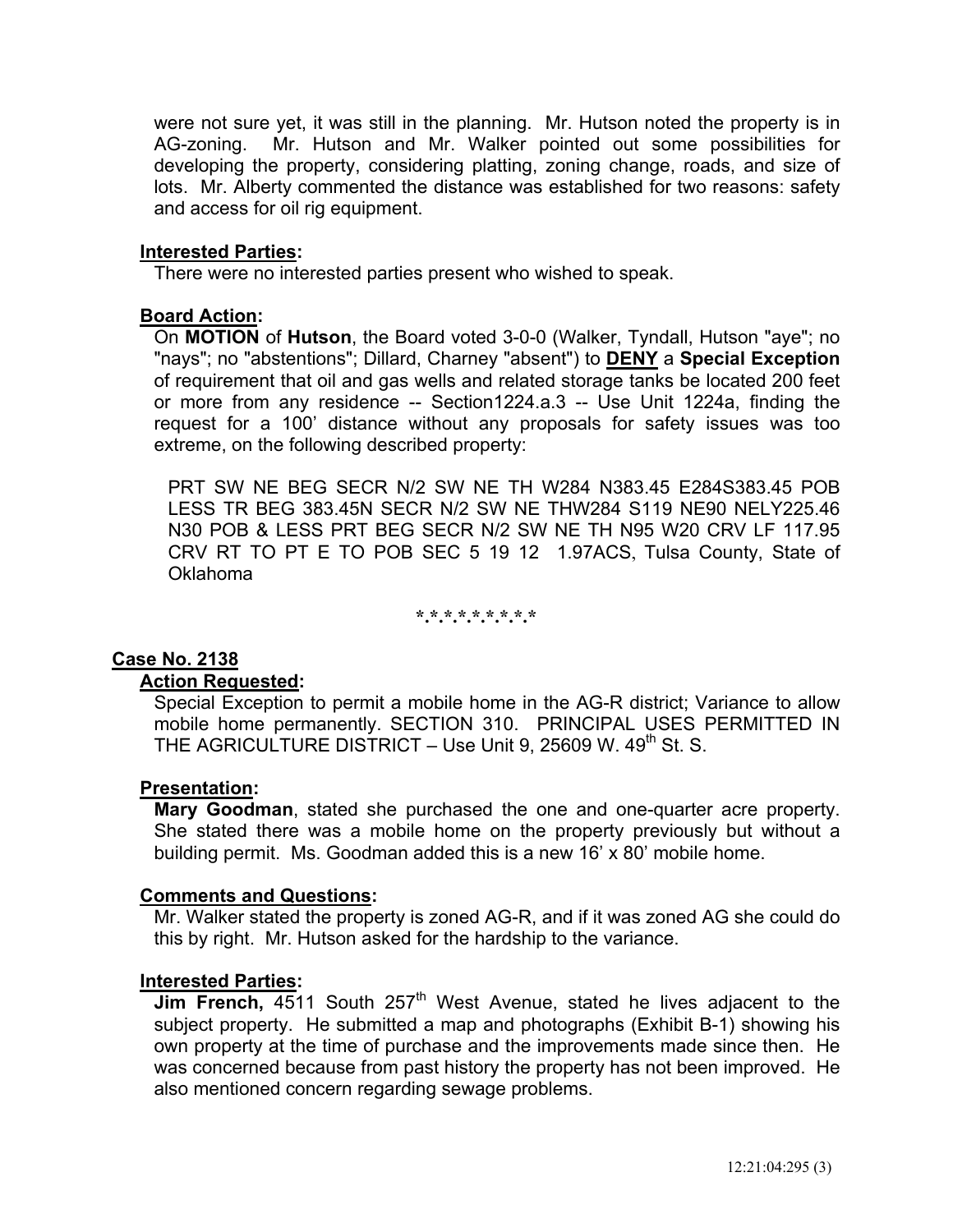### **Board Action:**

On **MOTION** of **Hutson**, the Board voted 3-0-0 (Walker, Tyndall, Hutson "aye"; no "nays"; no "abstentions"; Dillard, Charney "absent") to **APPROVE** a **Special Exception** to permit a mobile home in the AG-R district, with a condition limiting the exception to two years; and to **DENY** a **Variance** to allow mobile home permanently, on the following described property:

 PRT NW SW BEG 1323.20N & 210E SWC SW TH E185 N303. 35 W185 S303.35 POB SEC 29 19 10, Tulsa County, State of Oklahoma

**\*.\*.\*.\*.\*.\*.\*.\*.\*** 

### **NEW APPLICATIONS**

## **Case No. 2143**

#### **Action Requested:**

 Variance of Zoning Code Section 330, Land Area Per Dwelling Unit, from 2.1 acres per dwelling unit to 1.3 acres, located: 9019 East 142<sup>nd</sup> Street North.

#### **Presentation:**

**Kathleen Oliver,** 9019 East 142<sup>nd</sup> Street North, proposed to place a new 16' x 56' mobile home on the subject property as a second dwelling. It has siding and a composite roof. She submitted photographs of the subject and other properties (Exhibit C-1).

#### **Comments and Questions:**

 Mr. Alberty stated it needs to meet the Bulk and Area Requirement for the variance. Ms. Oliver stated there are other mobile homes and lots with two dwelling units having separate mail boxes. They have already had a soil percolation test on the property.

#### **Interested Parties:**

 **Eileen Samples**, stated she is the owner of the property and sister to Ms. Oliver. She is in support of the application.

Gary Bridges, 8921 East 122<sup>nd</sup> Street North, Collinsville, Oklahoma, stated he is opposed to the application. He added it is in conflict with the neighborhood covenants; it would decrease the value of his property; and it would set a precedent. He was concerned about increased sewage treatment. He did not want to see overcrowding in the neighborhood or the look of a trailer park. He mentioned two properties in the immediate area that are for sale as possible options for the applicants. He was not aware of any properties with more than one dwelling per lot.